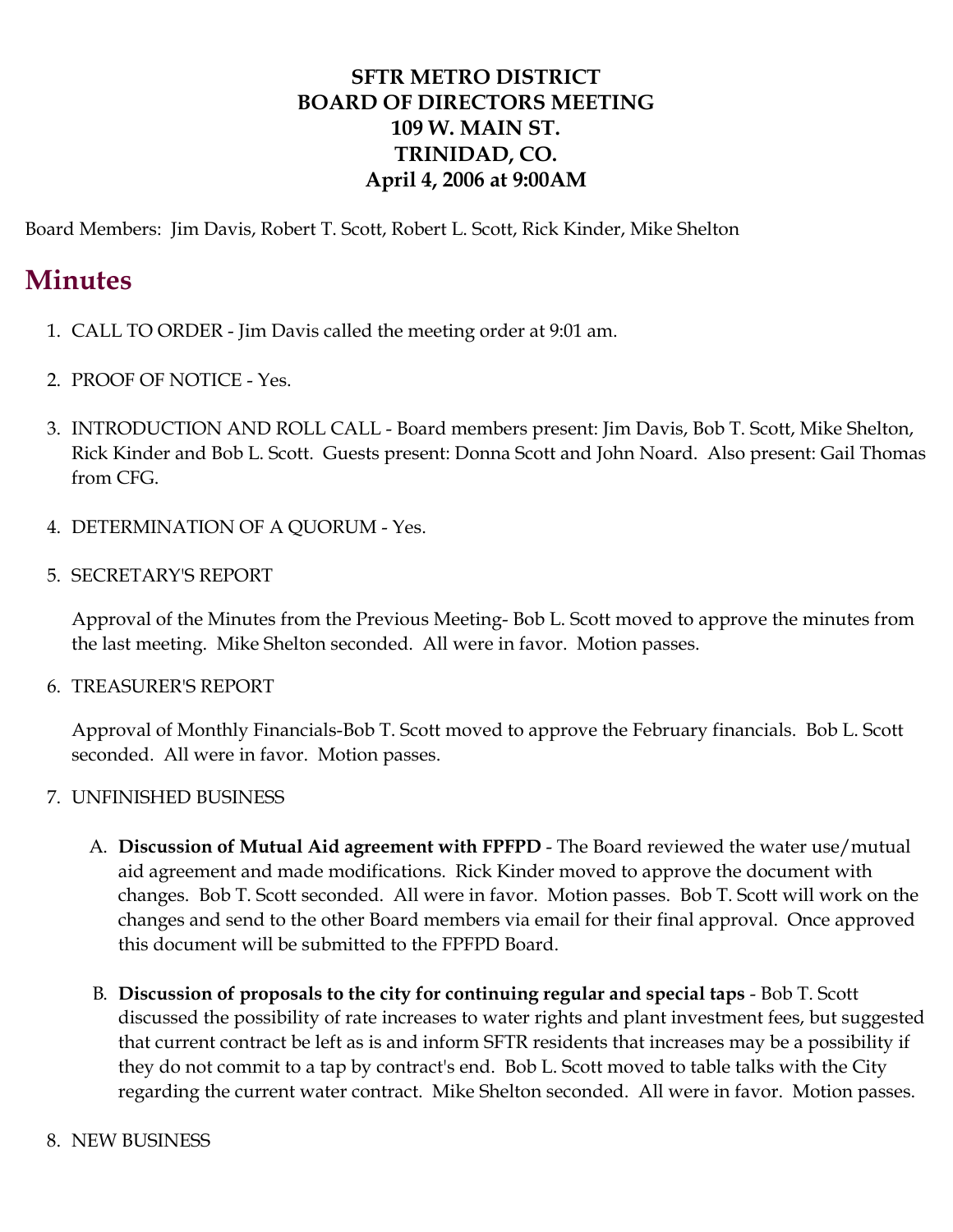- A. **Discussion of letter to District residents** Bob T. Scott will draft a letter to the residents giving them an update on the water system and encouraging them to secure water taps during the current water contract timeframe. Bob will present this letter to the Board either through email or at the next Board meeting for review.
- B. **Discussion of meeting notice locations** It was the consensus of the Board to post notice of board meetings at the guard shack, the bulletin board and the Lazaro fire station. Notice will also be posted on the website.
- C. **Other** Bob T. Scott presented his Emergency Fire Support plan to the Board. The plan calls for installation of 8 fire hydrants on the Ranch. Bob L. Scott will look into prices for material and labor, but the estimate is \$25,000. Bob T. Scott moved to approve up to \$25,000 for the installation of 8 fire hydrants to enhance emergency fire support on the Ranch. Bob L. Scott seconded. All were in favor. Motion passes. Bob T. Scott will amend the 2006 budget to include this capital expenditure and post notice of the amended budget.
- 9. ADJOURNMENT Bob T. Scott moved for adjournment at 11:15 am. All were in favor. Motion passes.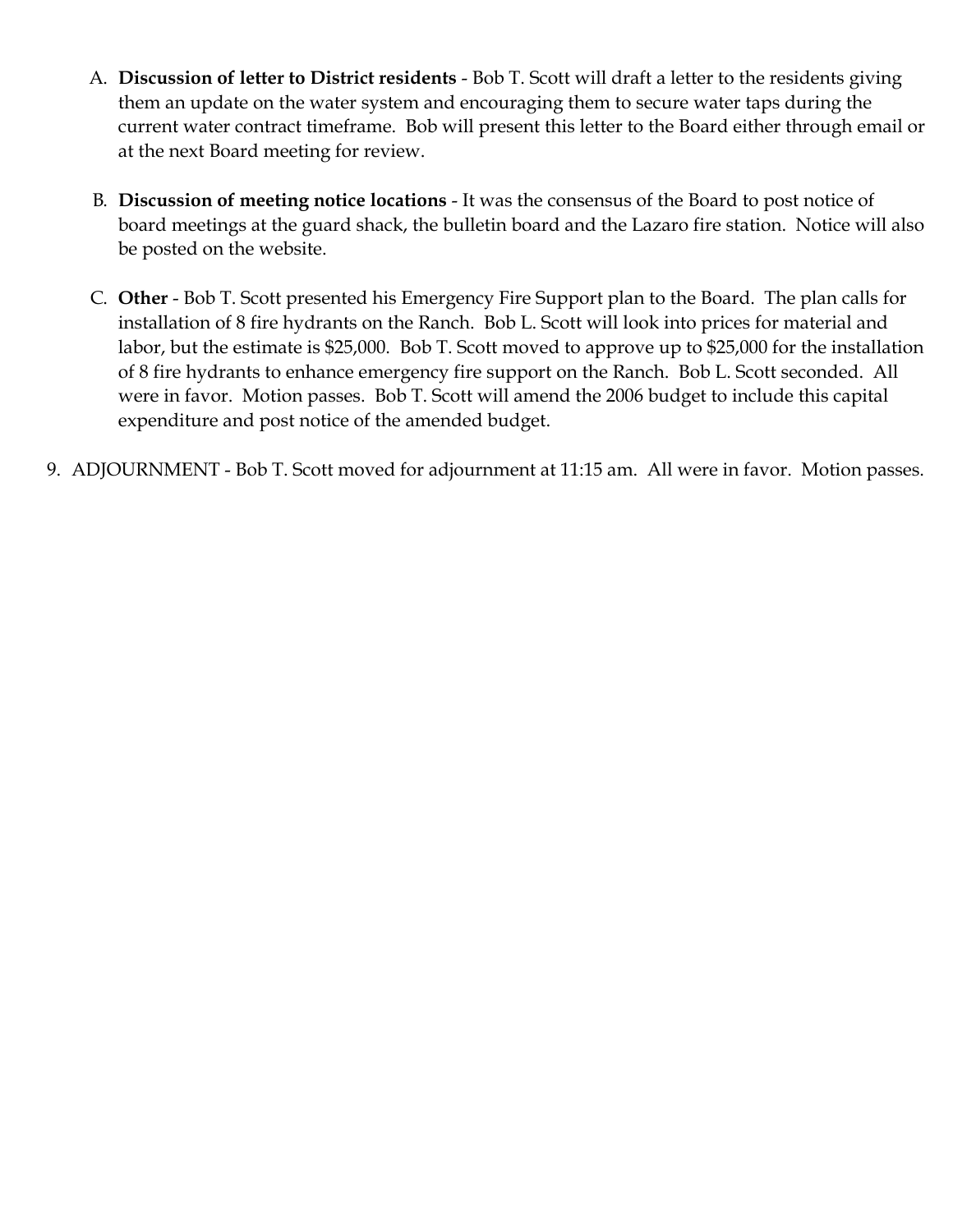## **SFTR Metro District Board of Directors Meeting 109 W. Main St. Trinidad, CO August 29, 2006**

Board of Directors: Richard Kinder, Donna Scott, Robert L. Scott, Robert T. Scott, Michael Shelton

# **Agenda**

- 1. **Call to Order** was made by President Mike Shelton at 9:01 am.
- 2. The **Proof of Notice** was provided by Secretary Donna Scott noting that postings were in the Chronicle, at the County Court House, The SFTR web site calendar and the SFTR Bulletin Board.
- 3. Mike Shelton identified **members** as all being **present**.
- 4. Mike Shelton declared a **Quorum**.
- 5. **Public Hearings** � none
- 6. John Sanders and Jim Davis were **guests** present.
- 7. **Public input** none

#### 8. **Secretary Report:**

Minutes of the last Board meeting were provided by Gail Thomas of Century Financial. The minutes were reviewed by Donna Scott. Robert T. Scott made the motion that the minutes be accepted and this motion was seconded by Robert L. Scott. Minutes were approved unanimously.

9. Robert T. Scott provided the **Treasurer's report** using financial data current through July 31, 2006 (see [Attachment A](http://santafetrailranch.com/minutes/view.aspx?page=metro_06-08-29.htm#AttachmentA))

Robert L. Scott stated he had been in discussions with the contractor for the last month about increases to the contractor's cost due to labor and fuel increases. The contractor is to get back to Robert L. Scott and let him know his requirements. Robert L. Scott stated he will keep the fuel adjustment charge as it currently is. Robert L. Scott stated the contractor sells us parts from time-to-time at his cost with no mark-up and confirmed the statement by Robert T. Scott that the Metro does the same with our materials to the contractor.

Robert T. Scott asked about the cost of the installation of the poppet valves and Robert L. Scott stated it was between \$1200 and \$1300. Robert L. Scott stated the instructions were not clear for about the first 16 which were consequently installed backwards and had to be redone.

Robert L. Scott made the motion that the Board direct the Treasurer to retire between 7 to 10 \$5000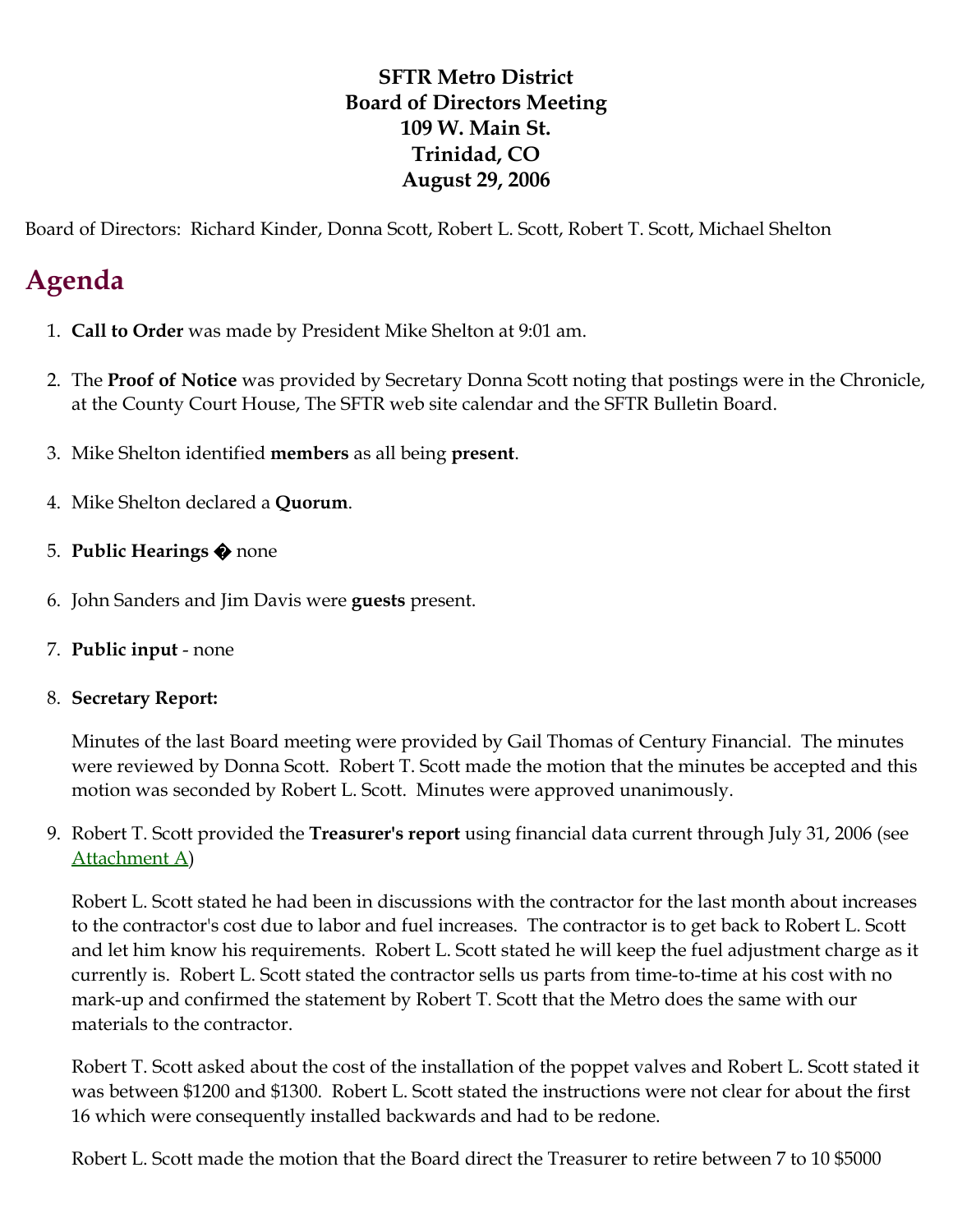bonds in the next bond call which would be done in December 2006 before the next scheduled Board meeting and it was seconded by Richard Kinder. The motion was approved by a unanimous vote.

Robert T. Scott stated the audit should close in September.

#### 10. **Unfinished Business**:

a. **Hydrant Installation**: Robert L. Scott reported that all fire hydrants were installed and functional. To date the installation is a little under budget. The hydrants were inspected by the fire department and they were pleased with the installation.

The Brown's, owners of lot D-2, have made a request of the Board to have a fire hydrant installed at their property front at the Brown's expense. The following points were discussed by the Board:

- i. Robert L. Scott stated there could be inadequate pressure.
- ii. Donna Scott did not want to mislead the insurance companies.
- iii. Mike Shelton stated it was a low flow type system.
- iv. Robert L. Scott stated there could be water availability issues and fluctuations.
- v. Robert L. Scott stated the fire department reviewed the Metro installation plan and determined and approved the optimum hydrant locations.
- vi. Robert L. Scott stated cisterns were part of the POA plan for fire protection.
- vii. Mike Shelton stated the Metro cannot install fire hydrants wherever a customer may want if cost was not an issue.

### *The Board agreed the current fire hydrant locations would be the only ones due to the above discussion with emphasis on the fire department directions.*

b. **Poppet Valve Installation**: Robert L. Scott reported that all poppet valves had been installed at a total cost of \$3000. Mike Shelton reported there had been no feedback to the letter sent to about 50 full time water customers.

## 11. NEW BUSINESS

A. **Expense Reimbursement for Board Members**: Robert T. Scott presented a procedure for expense reimbursement for Board members. There are several dynamics involved in Board member reimbursements such as compliance with State requirements and overall equity to the Metro and its Board members performing task for the day-to-day operations of water distribution. Robert T. Scott stated we lose tax exemptions when individuals make purchases on their own without the benefit of the Metro's tax exemption status. Robert T. Scott presented the option of having a credit card to minimize these exposures. Robert L. Scott stated he was in favor of the credit card. Robert T. Scott stated there were other options such as precutting of checks and Robert L. Scott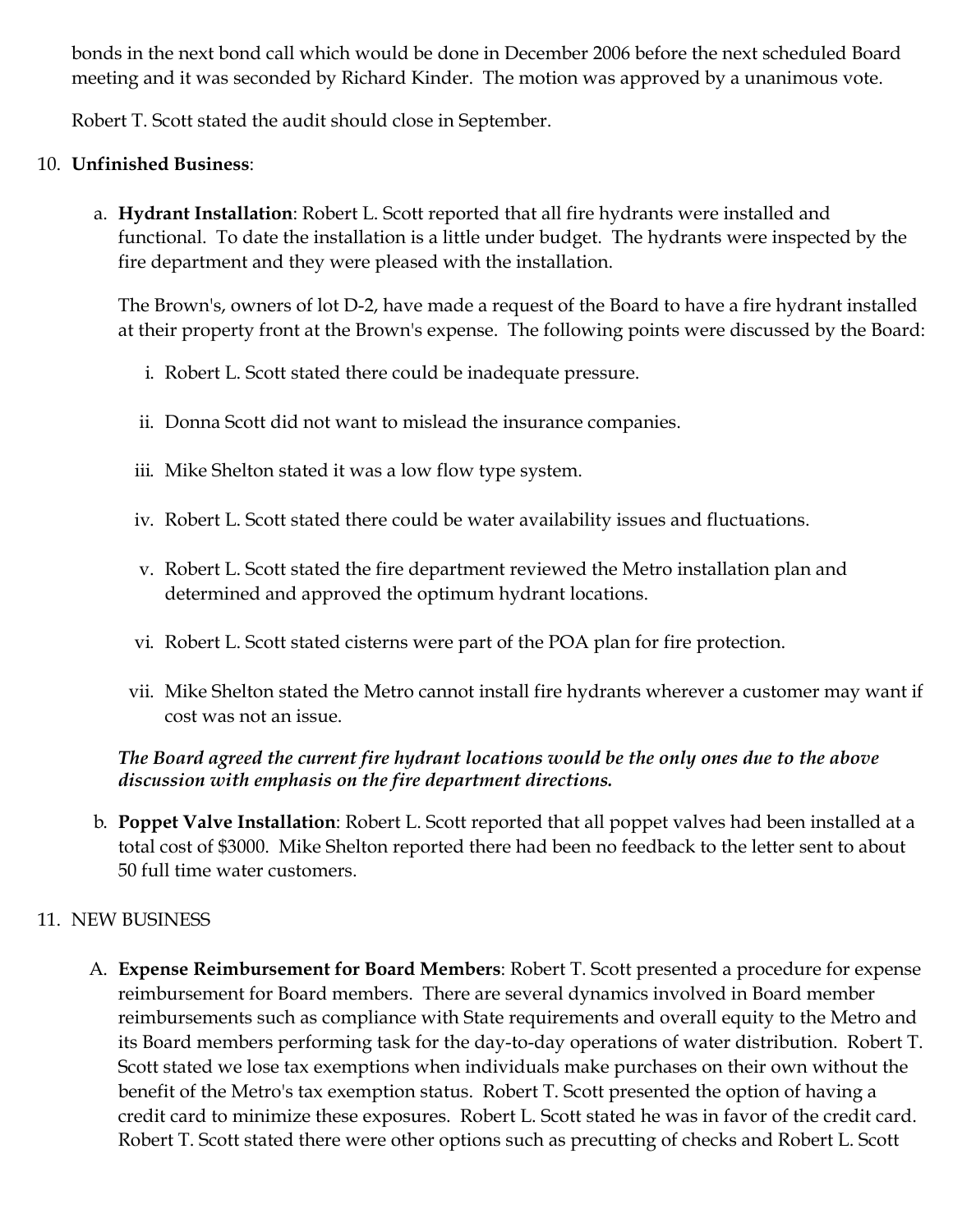stated this process would be very cumbersome. Mike Shelton stated it would eliminate reimbursement issues and protect the tax exemption, Robert T. Scott stated it would provide flexibility. Robert L. Scott stated we should have one for all Board members. Robert T. Scott will look into getting a card for each Board member. Further discussions were centered around the last paragraph of the procedure directing as much work as possible to contractors. The word "will" was changed to "may" and all agreed to the procedure at that time. Mike Shelton stated the Metro goal should be to more fully utilize contractors. Robert T. Scott motioned that we adopt the expense procedure (see  $\Delta$ ttachment  $\overline{B}$ ) and it was seconded by Mike Shelton. All voted in favor.

- B. **Undocumented Worker Certification**: Robert T. Scott presented the new law regarding undocumented workers. Discussions were around the scope of the law. The Metro attorney has provided a sample agreement that the Metro must have all providers of service agree to in writing. Robert T. Scott will identify these contractors and put the documents in place.
- C. **Vacation Coverage � Tank levels, Sanitation**: Mike Shelton stated he wanted vacation coverage for the maintenance and repair and sanitation operations of the Metro. Robert T. Scott stated the State will only accept his signature on all testing and he would manage chlorine levels in advance of any absence. Robert L. Scott stated Mike and Richard can do a minimum level of repairs to the system and can run the pumps manually as a last resort. He also suggested phone contact with himself if these actions were not satisfactory.
- D. **Other**: John Sanders presented current activities to bring broadband to the Ranch. John stated the initial supplier had some service issues and he was working with a company out of Trinidad who looked to be a better fit for Ranch needs. This company, undisclosed at this time, would use transmission tower capabilities on Raton Mesa and had a good reputation. John reported he had contacted the owner of lot C-46 where tank 1 is located and has an agreement to put relay equipment there if required. Many issues are still undefined at this time and John will work further for resolution. Robert L. Scott wants the capability of remotely monitoring tank levels.

Robert L. Scott stated he had adjusted tank levels for tank one to near capacity, tank 2 to 2/3 and tank 3 to 1/2.

Robert T. Scott made the request to Robert L. Scott to have 2007 preliminary budget input to him by September 15, 2006 for the maintenance and repair account. Robert T. Scott will fold that into the 2007 budget plan to be submitted to the Board by October 15, 2006

12. **Adjournment** - Richard made the motion that the meeting be adjourned and this was seconded by Donna Scott. All voted aye.

## **Attachment A**

## **Treasurer's Report**

**Revenue**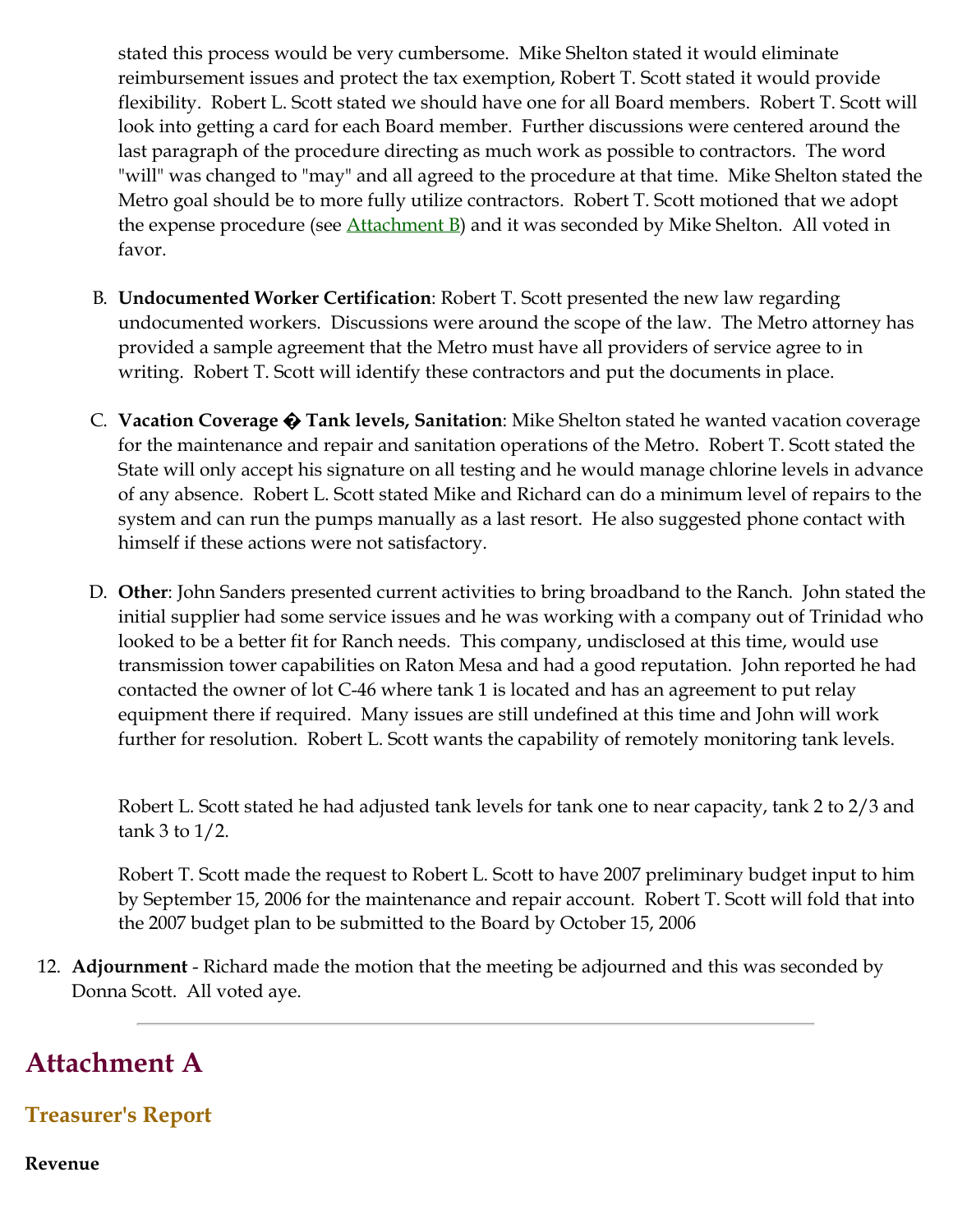Water sales on track, but due to additional customers over the first half and poppets should increase

PIF plan is 80 and we have 71 (one awaiting septic permit)

Power acct transfer may have some residual funds due from the POA from the 2000 refund of \$7,353.87 and the 2001 refund of \$8,827.97. These amounts will be offset at least by power consumed by the Metro from 1999 until July 2005 when the account was transferred. Other consumption than the Metro needs to be considered and the Treasurers of both organizations are working through the details.

\$28,910.23 is still outstanding on liens from 27 lots. Dilley with lots C-18, C-19 and C-20 have been paid to the POA and funds need to be transferred to the metro in the amount of \$4,171.89. Gail and Tom are working on this.

#### **Expenses**

The Metro auditor contacted Bob Winters as a matter of course in the audit. His response will be seen when the audit is complete, however, it appears there will be no additional charges for litigation.

Utilities and storage have \$1,561.00 remaining in the account. We will exceed the budget amount due to increased water loss and sales.

System repairs have \$3,940.00 remaining against a \$36,000.00 budget. This account is in jeopardy of exceeding its estimated budget level.

#### **Balances**

International Operating \$280,000 BOW Bond \$143,000

#### **Recommended Board Actions:**

Resolve outstanding balances between the Metro and the POA including the Conservancy fund. A letter is being sent to the State to transfer responsibilities to the POA along with treasurer agreements on outstanding power account and lien issues. Future Metro liens will be handled internally.

Water losses coupled with system repairs require close management to contain within budget.

Call additional bonds due in 2018 and 2019. The date for this notice to call is December and the Treasurer should determine the quantity of the call at that time based on revenues collected. Currently there is about \$70,000 in reserves in this account. Based upon these levels at this time the Treasurer recommends a call of 7 to 10 bonds.

# **Attachment B**

**Expense Procedure**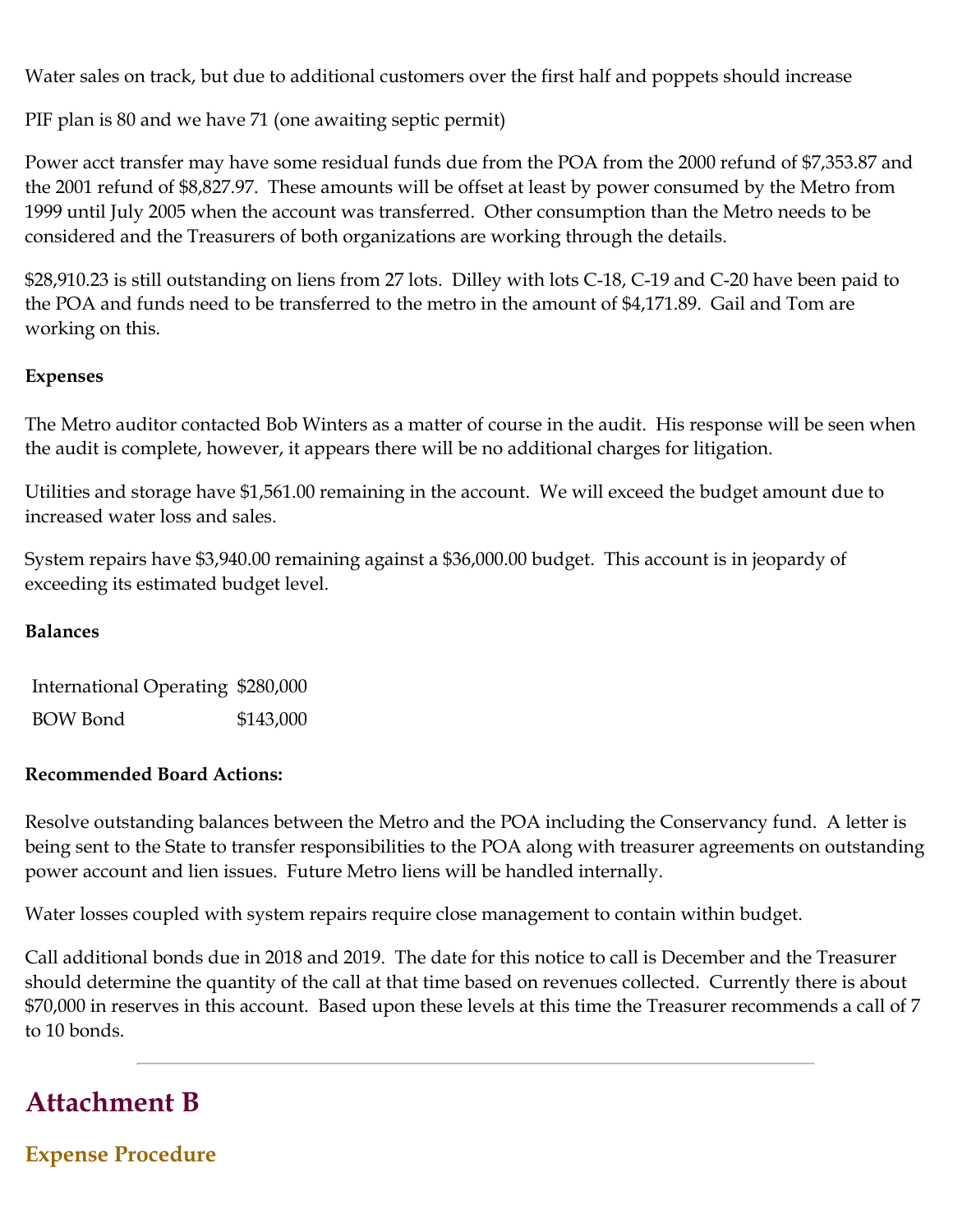Expense Approval Individual Expense Reimbursement

Santa Fe Trail Ranch Metropolitan District August 29, 2006

> From time-to-time it becomes necessary for the Metro to reimburse its Board members for expenses they incur while performing Metro business. Board members cannot be suppliers of service to the Metro as set forth in C.R.S. 32-1-902, (b) as set forth below:

(b) No director shall receive compensation as an employee of the special district, other than that provided in this section, and any director shall disqualify himself or herself from voting on any issue in which the director has a conflict of interest unless the director has disclosed such conflict of interest in compliance with section 18-8-308, C.R.S. Reimbursement of actual expenses for directors shall not be considered compensation. No director receiving workers' compensation benefits awarded in the line of duty as a volunteer firefighter or pension payments to retired firefighters shall be allowed to vote on issues involving the director's disability or pension payments.

Therefore, the Board of Directors agreed in a regularly scheduled meeting August 29, 2006 that the following expense process will be followed:

#### **Applicable Individuals**

Any Board member in good standing with the Metro at the time the expense was incurred.

#### **Reimbursable Expenses**

Mileage expenses directly related to and only for the execution of assigned responsibilities by the Board. These assigned responsibilities are for system maintenance, system repair, system operation and sanitation.

Direct purchases on an emergency basis only for materials, supplies and services which otherwise cannot wait until the standard financial process is available. This is extremely important so the Metro may enjoy its tax exemption status.

Other expenses may be considered reimbursable by the Metro Board of Directors as long as they are in compliance with all Title 32 Colorado Revised Statutes and have the prior majority approval of the Board of Directors.

#### **Process**

Reimbursable mileage expenses as defined above shall be submitted to the Metro President for approval prior to being submitted to the Metro business office for check generation. The mileage submitted must be supported by a log of the actual miles traveled, the dates of each travel and the reason for the travel.

Reimbursable direct purchases as set forth above shall be presented to the Metro President for approval prior to being submitted for payment to the Metro business office for check generation. The expense submitted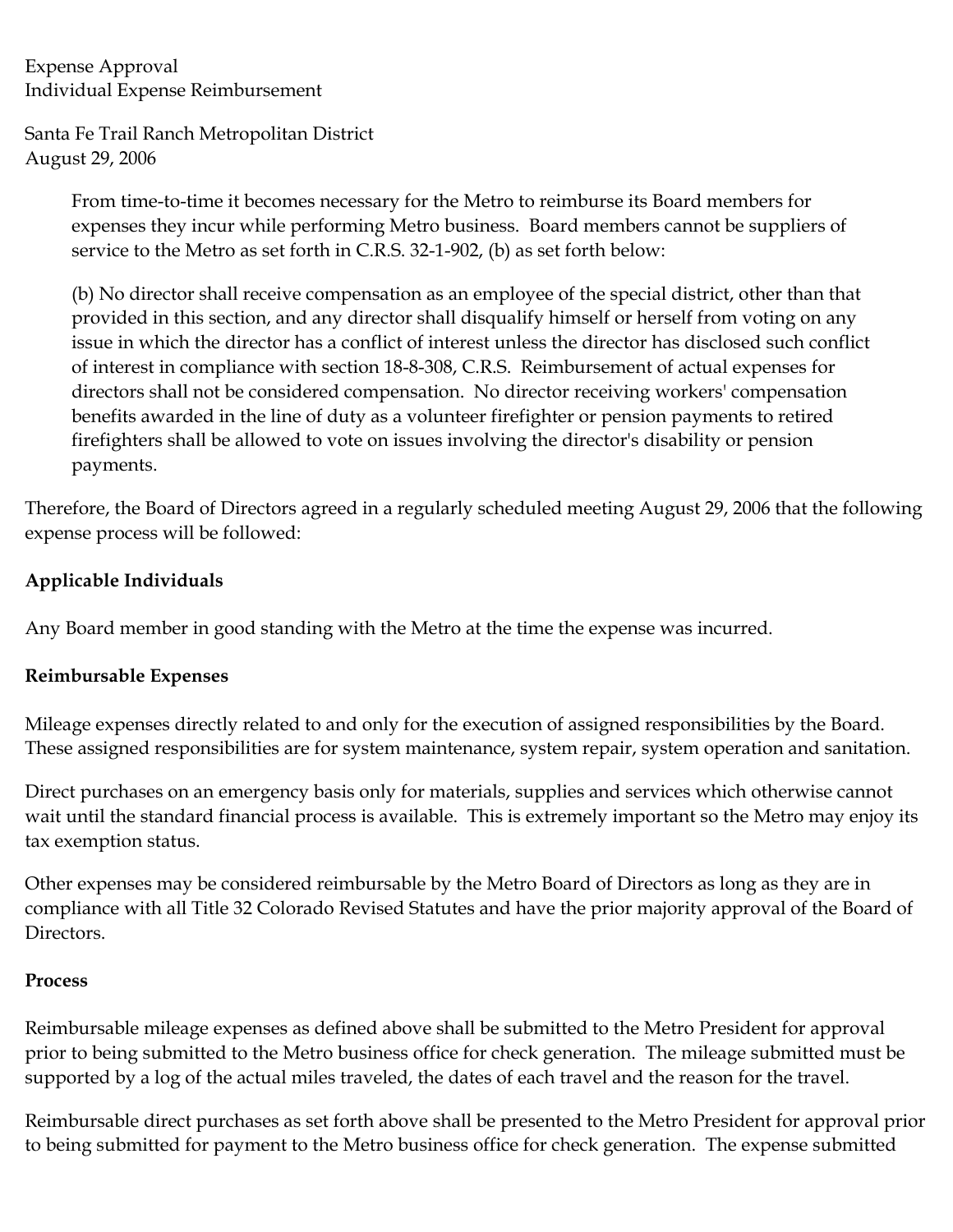must show the cost, proof of payment, and the reason for not utilizing the standard financial process.

Once approved by the Metro President the expenses with all of the above information along with the approval shall be presented to the Metro business office to follow the standard payment process.

Board members seeking reimbursement are encouraged to submit travel expenses on a calendar quarterly basis for the previous quarter's travels to minimize office expenses and keep expenses current.

#### **Amounts**

Mileage will be reimbursed at the amount per mile as set by the United States Government Accounting Office.

#### **Exclusions**

Should any Board member use any personal items such as tools, equipment or supplies they may do so at their own expense and risk to damage or consumption. Any of these types of items should follow the Metro's standard financial process to ensure optimum cost controls and management.

Agreed:

Michael R. Shelton Richard Kinder

Donna F. Scott Robert L. Scott Robert T. Scott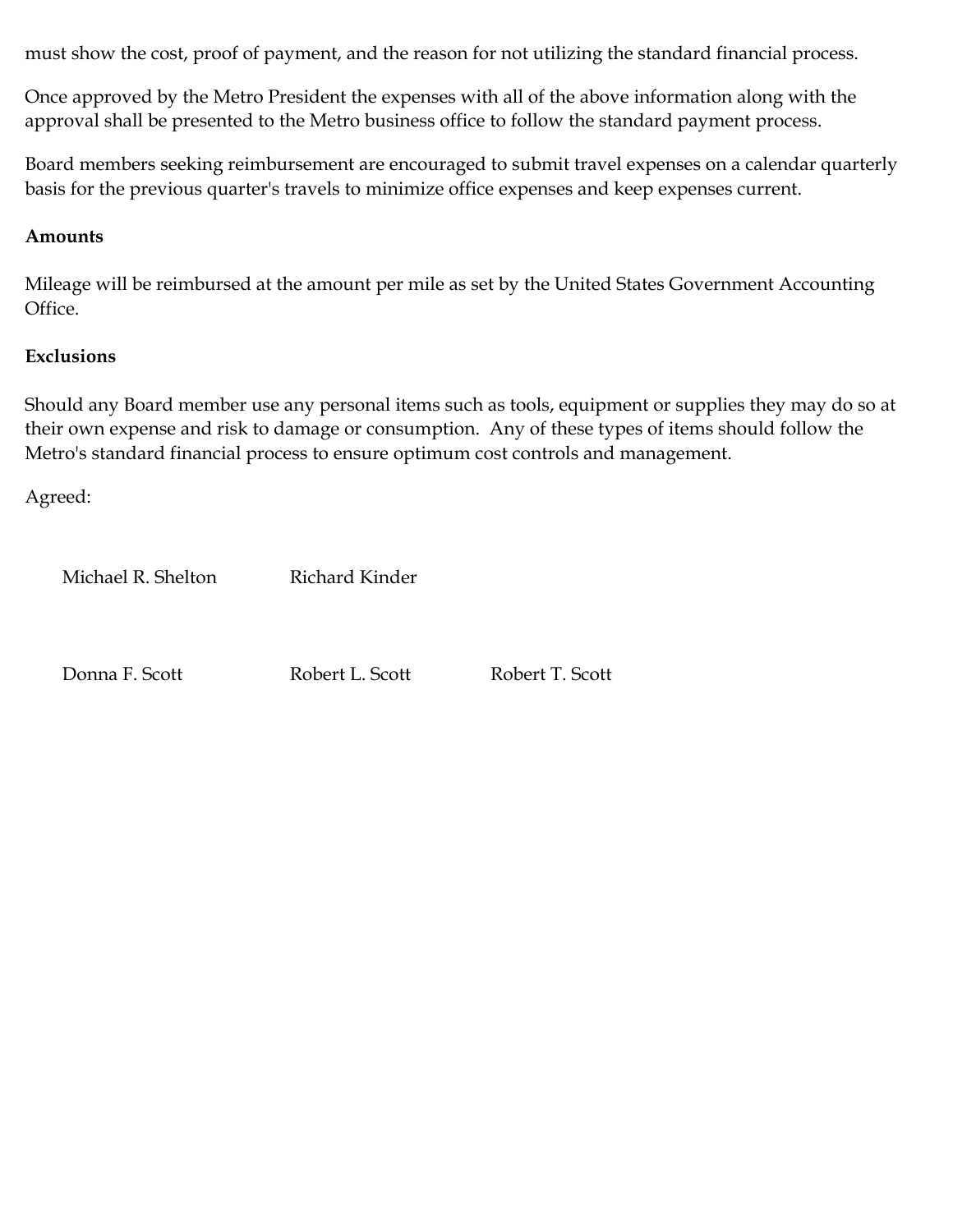## **SFTR METRO DISTRICT BOARD OF DIRECTORS MEETING 109 W. MAIN ST. TRINIDAD, CO. SPECIAL MEETING October 16, 2006 at 9:00AM**

Board of Directors: Mike Shelton, Robert L. Scott, Donna Scott, Robert T. Scott and Richard Kinder

*The public is invited to participate in SFTR Metro Board meetings during item # 7 on the agenda; a total of 15 minutes will be allotted for public input. Any individual wishing to be placed on the agenda as a general order of business for future meetings must give 5 days notice to the Board Secretary (name & contact info).*

# **Agenda**

- 1. CALL TO ORDER Mike Shelton called the meeting to order at 9:00 am.
- 2. PROOF OF NOTICE Yes.
- 3. INTRODUCTION AND ROLL CALL Board members present: Mike Shelton, Donna Scott, Bob T. Scott, Rick Kinder and Bob L. Scott. Also present: Gail Thomas.
- 4. DETERMINATION OF A QUORUM Yes.
- 5. PUBLIC HEARINGS None.
- 6. SPECIAL GUEST (S) None.
- 7. PUBLIC INPUT None.
- 8. SECRETARY'S REPORT
	- A. Approval of the Minutes from the Previous Meeting No report
- 9. TREASURER'S REPORT
	- A. Approval of Monthly Financials No report
- 10. UNFINISHED BUSINESS
	- A. Appoint Officers Due to the resignation of two officers, it is necessary to elect new Board members to those positions. Rick Kinder nominated Bob. L. Scott for President. Mike Shelton seconded. No further nominations. 3 were in favor of the nomination, 2 abstained. Bob L. Scott nominated Rick Kinder for Vice-President. Mike Shelton seconded. No further nominations. 3 were in favor of the nomination, 2 abstained. Bob L. Scott nominated Mike Shelton for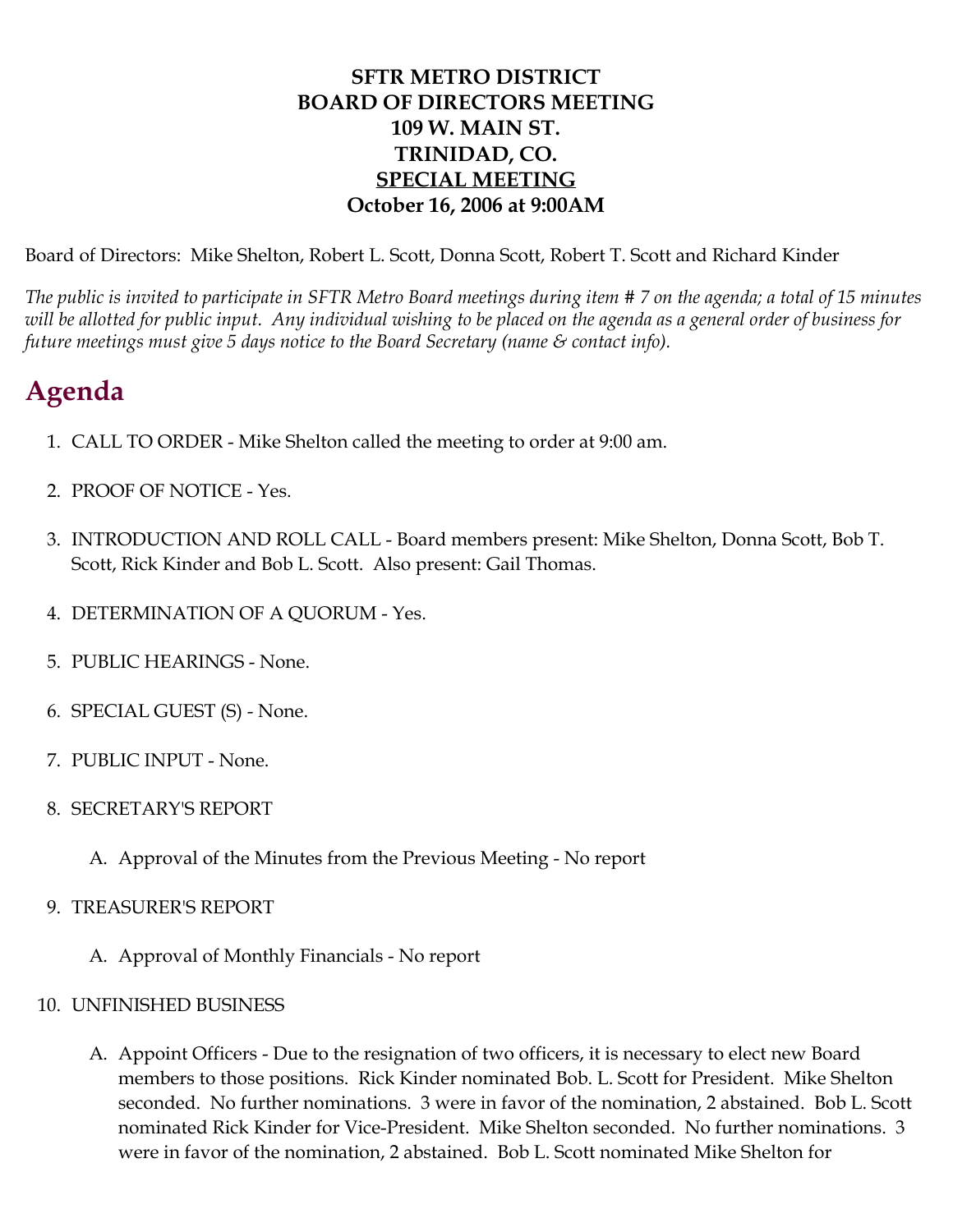Secretary/Treasurer. Rick Kinder seconded. No further nominations. 3 were in favor of the nomination, 2 abstained. New officers for the Metro Board: Bob L. Scott, President, Rick Kinder, Vice-President and Mike Shelton Secretary/Treasurer.

- B. Wireless Contract The Board discussed the wireless contract John Sanders spoke of at the last meeting. Bob T. Scott asked that something be put into the contract holding Communication Solutions liable should damage be incurred to Metro equipment. The Board was in favor of this revision. Bob L. Scott will make the necessary changes to the contract and present to the other Board members for final approval.
- C. Other None.

### 11. NEW BUSINESS

- A. Other None.
- 12. ADJOURNMENT Bob L. Scott moved for adjournment at 9:20 am. Motion to adjourn passes.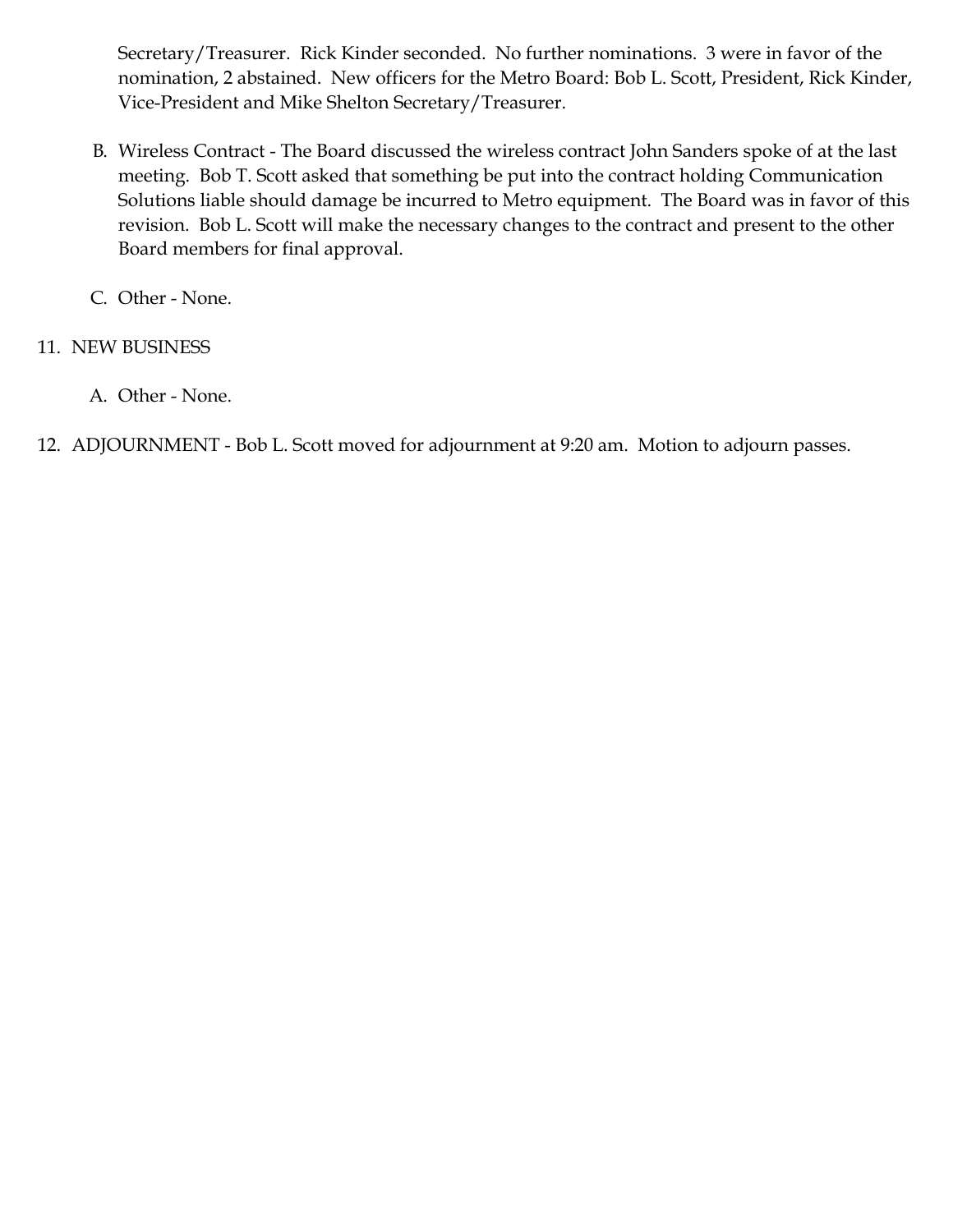# **Minutes for December 28, 2006 Budget Hearing and Meeting**

*Board of Directors: Robert T. Scott, Donna Scott, Robert L. Scott, Rick Kinder, Mike Shelton*

- 1. CALL TO ORDER- Robert L. Scott called the meeting to order at 8:59AM
- 2. PROOF OF NOTICE- Notices were posted at the bulletin board, guard shack, fire station and court house
- 3. INTRODUCTION AND ROLL CALL- All were present with Robert T. and Donna via telephone
- 4. DETERMINATION OF A QUORUM- Yes
- 5. SECRETARY'S REPORT
	- A. Approval of the Minutes from the Previous Meeting- October 16th minutes: Robert T. indicated he didn't believe the wireless contract had been approved by the board. Robert L. reported that he recalled it being approved after corrections were made as discussed via e-mail communication. The contract was unanimously approved. Minutes approved. Ayes: Mike Shelton, Robert L. Scott, Rick Kinder. Abstentions: Robert T. Scott, Donna Scott. August 29th minutes: Robert T. was not in agreement with the majority about the reporting of his concerns over contractor inefficiencies and billing inaccuracies. Minutes approved. Ayes: Robert L. Scott, Mike Shelton, Rick Kinder. Nays: Robert T. Scott, Donna Scott.

### 6. TREASURER'S REPORT

- A. Approval of Monthly Financials- Shelton reported that he had communication with Mr. Winter, our attorney for litigation with the contractor and bonding company, and his intent is to bill us for his work on lawsuit and settlement. No time frame was given. Monthly financial approved unanimously.
- B. Approval 2007 budget- A new line item in the budget was discussed, system modifications, which would include replacing high pressure PVC with poly pipe, and a possible chlorination injection system. Budget was approved unanimously.

## 7. UNFINISHED BUSINESS

A. Reconstruction update. Robert L. had nothing new to report in addition to the items above.

## 8. NEW BUSINESS

- A. Discussion of moratorium of maintenance fees for non-users. The idea was withdrawn as it is not economically appropriate at this time.
- B. State sanitation requirements information. Robert T. Scott reported for the first time that he has been certified as a Small System Operator. Since the Board was unaware of this, and Robert T. has abdicated his former sanitation and testing responsibilities, Rick Kinder has started the process of becoming a Class D Operator to comply with State requests. He will take the test in January per his agreement with State authorities. The Board was made aware of the State's repeated requests by the discovery of several letters in the files returned to Century Business Services by Robert T.